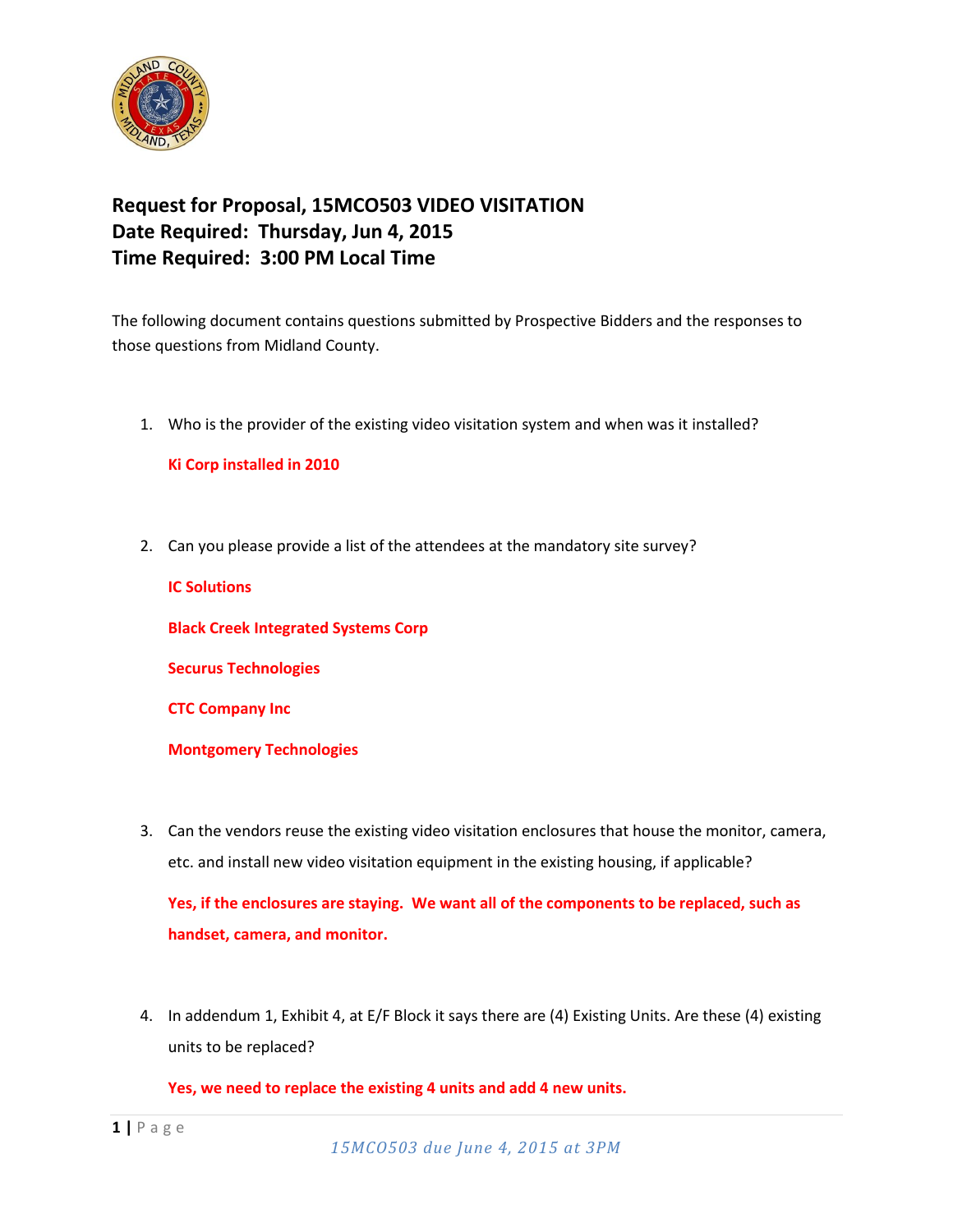

5. In addendum 1, Exhibit 4, at Visitation it says there is (1) remote management console. Is this console to be replaced? If not, is it desired for the existing remote management console to receive software?

**Yes, this is the remote management console to be replaced.**

6. In addendum 1, Exhibit 4, at Bonding it says there is (1) remote management console. Is this console to be replaced? If not, is it desired for the existing remote management console to receive software?

**This will be a new remote management console.**

7. In addendum 1, Exhibit 4, at Master it says there is (1) remote management console. Is this console to be replaced? If not, is it desired for the existing remote management console to receive software?

**This will be a new remote management console.**

8. Are the booking terminals actually the attorney PV1/PV6 terminals? If not, how are the booking terminals to be used?

**Yes, these are attorney terminals.**

9. How are attorney onsite visits scheduled?

**Currently, the attorney calls the jail and schedules an onsite visit. In the RFP we have specified that we would like future attorney visits to be schedule electronically.**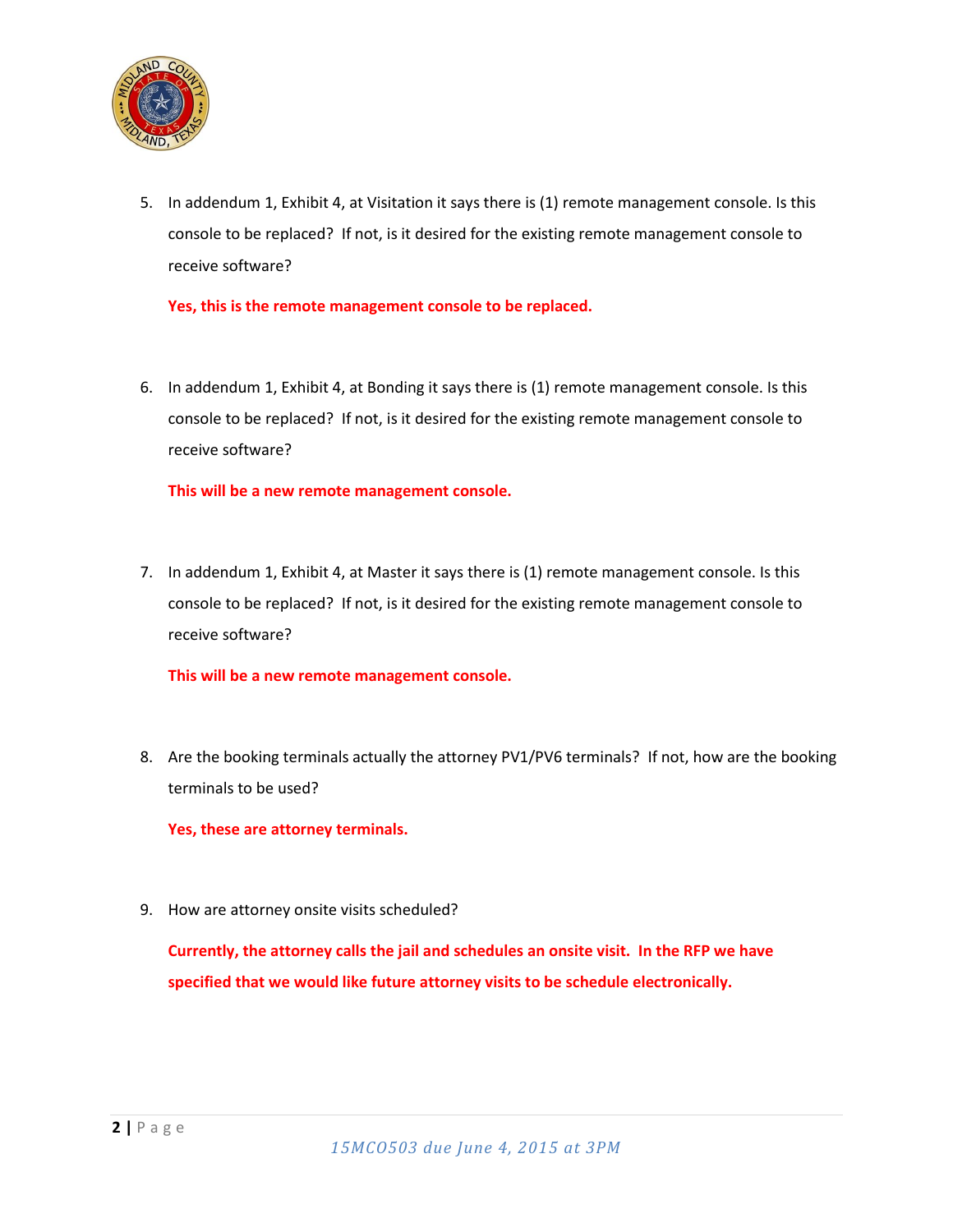

10. Referring to Addendum 1, please clarify if we are NOT expected to cover all the items that have been struck?

**Vendors are not expected to cover all of the items that have been struck in Addendum 1.**

11. Will the chosen vendor be responsible for removal and associated expenses of all Ki-Corp equipment?

**No, Midland County will be responsible for removal of Ki Corp equipment.**

12. Since Midland County is a commissary self op, explain how Midland county would like the video terminals to "integrate" to a self op? What would that look like? What are the expectations of functionality?

**There would be an interface to the JMS Commissary application. The functionality would allow inmates to purchase commissary items. This may simply be a link to a web application.**

13. How many surrounding municipalities would be using or inquired about using the Midland County video solution?

**None**

14. How many PCs will be used by the facility to view and monitor live video sessions?

**Three (3)**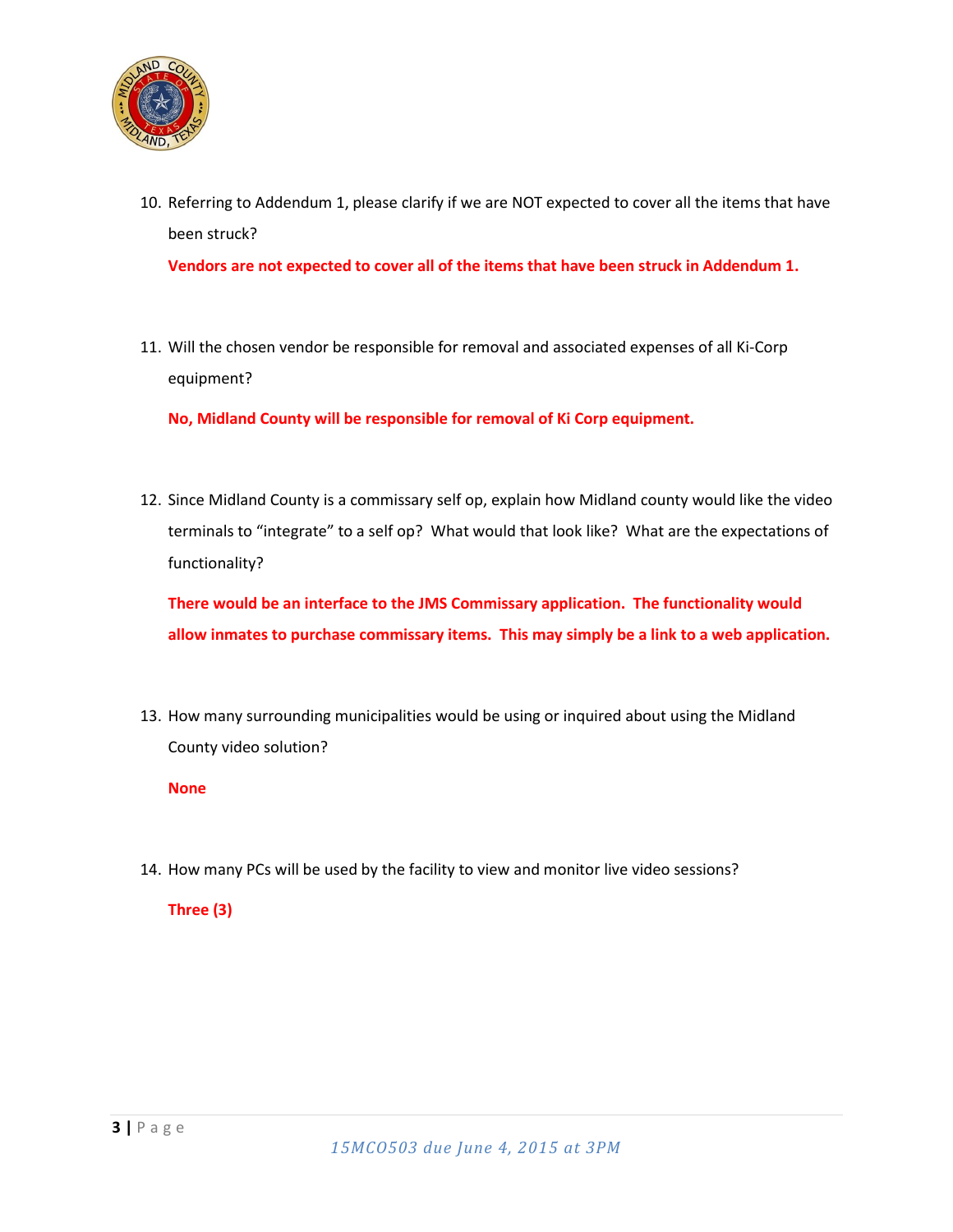

15. Can purchasing provide the RFP in Word format since graphs and tables are not converting from PDF to Word properly?

**Yes, RFP in Word format has been posted to the Midland County Purchasing Website**

[http://www.co.midland.tx.us/departments/purchasing/Pages/Midland-County-Request-for-](http://www.co.midland.tx.us/departments/purchasing/Pages/Midland-County-Request-for-Proposal.aspx)[Proposal.aspx](http://www.co.midland.tx.us/departments/purchasing/Pages/Midland-County-Request-for-Proposal.aspx)

16. Is demolition of existing Video Visitation System required?

**No, Midland County will be responsible for the demolition.**

17. Are there existing equipment racks with space available for new headend equipment? Or should the Vendor include new equipment racks in each area?

**We currently have a 48" high x 19" wide rack available at the Visitation Center. If the vendor is using existing network, the racks are there. If the vendor is using new network, the vendor will need to provide the racks.**

18. Is there 110VAC electrical service at each existing video visitation station?

**Yes**

19. Are new workstations desired? If so, please provide the quantity at each facility. How many scheduling workstations? How many monitoring workstations? How many administrative workstations?

**Yes. Please refer to the diagrams and lists provided in Addendum 1. 49 total (13 @ visitation center). We currently do not have any scheduling workstations. We would like 1 scheduling workstation in the lobby of the jail and 1 scheduling workstation in the Visitation Center. We**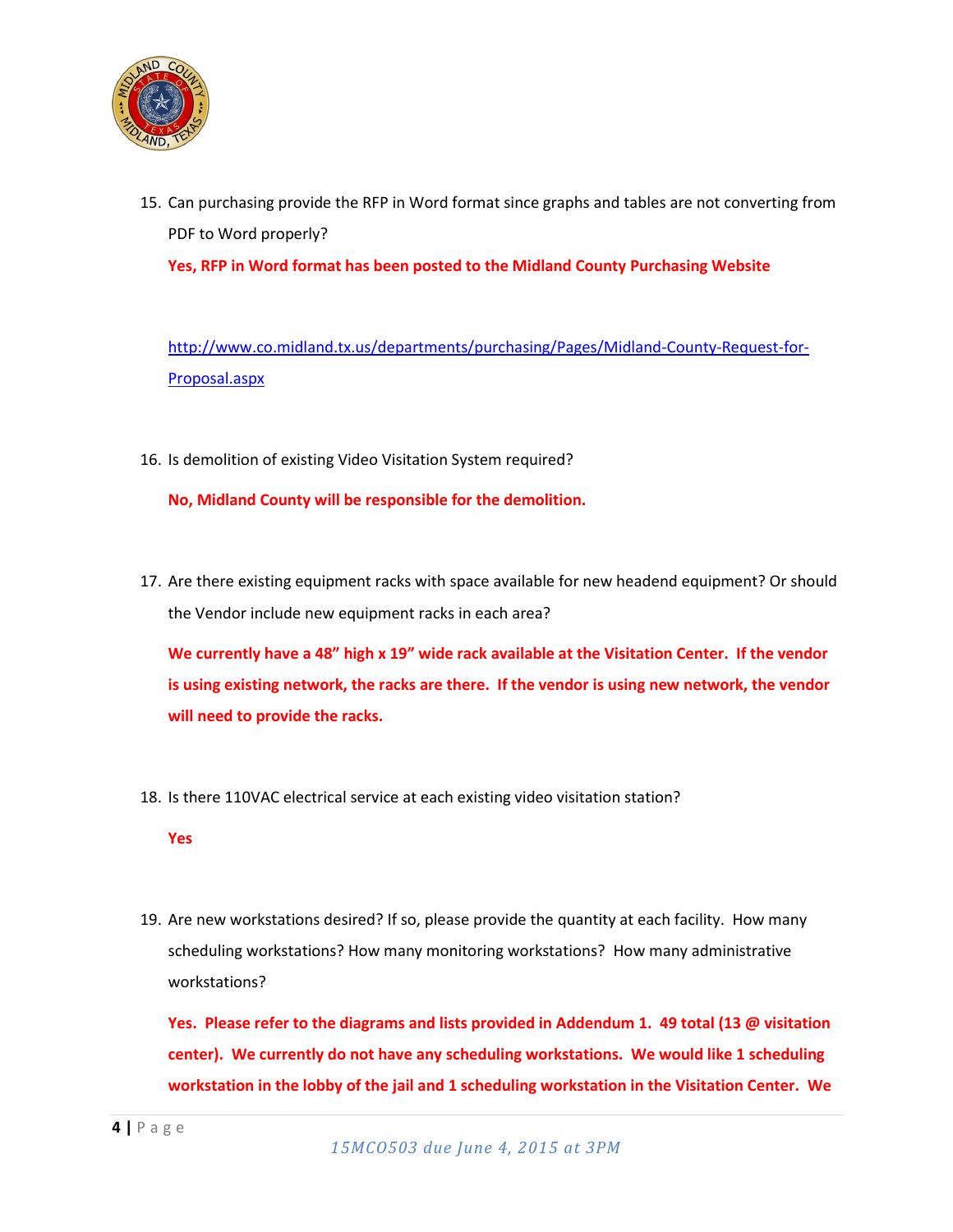

**are requesting 3 monitoring workstations. If administrative workstations are available, we would like 4 or the option to have administrative software installed on existing administrator workstations.**

20. If new workstations are not desired, are current workstations available for software to be installed onto? If so, how many workstations are desired to receive software?

**We are requesting new workstations. In reference to administrative workstations, jail command staff currently have new desktops, which the county would allow software for the video visitation system to be installed.**

21. Who is the current internet service provider for the facility?

## **Grande Communications**

22. Is the proposer responsible for the internet service

**Refer to Section 6.1 Installation Requirements, numbers 18 and 19.**

23. What kind of cable is run to current visitation stations? Is it coax, CAT5, or CAT6? Can it be reused or does new cable have to be run? RFP says contradictory statements about this.

**CAT5E cable is run to the current visitation stations. The cable is run for the existing visitation monitors. However, cable needs to be run for the additional visitation monitors. Refer to Section 6.1 Installation Requirements, numbers 18 and 19.**

24. Is the following approach acceptable for the conduit and wire for new stations? Above the ceiling and in areas that are not accessible by inmates provide plenum-rated cable not run in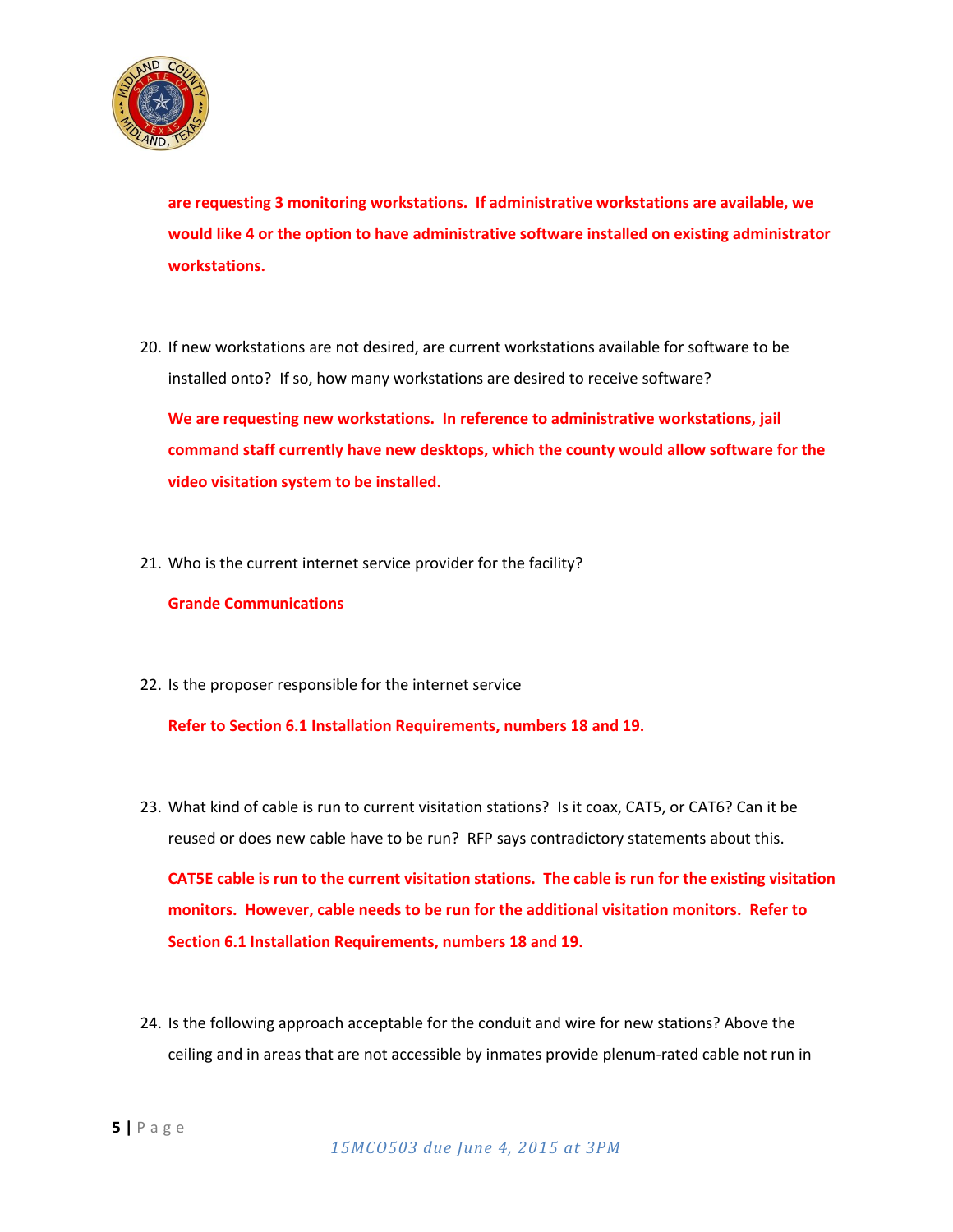

conduit. In inmate accessible areas, run plenum-rated cable in exposed EMT conduit. If this is not acceptable, please explain what method is required for new conduit and wire.

**No, that is not acceptable. All cable will need to be run in plenum-rated cable in conduit.**

25. How many free visits per week will be allowed per inmate?

**See RFP Exhibit 1.**

- 26. Does the County plan to charge for additional visits once the free ones are used **This will be based on proposals that Midland County receives from this RFP.**
- 27. Please provide a list of equipment rooms in each area.

**Proposed vendors should have documented these as they were shown them on the mandatory walk through scheduled May 18, 2015.**

28. Please provide facility floorplans. If possible, please show where existing Video Visitation stations and Video Visitation System headend equipment rooms are located.

**For the security of our detainees and staff, we will not provide floorplans of Midland County Detention Center.** 

29. Who is responsible for providing the furniture, such as chairs and stools, for the public and inmate video visitation stations?

**Midland County will provide the furniture such as chairs and stools for the public and the inmate video visitation stations.**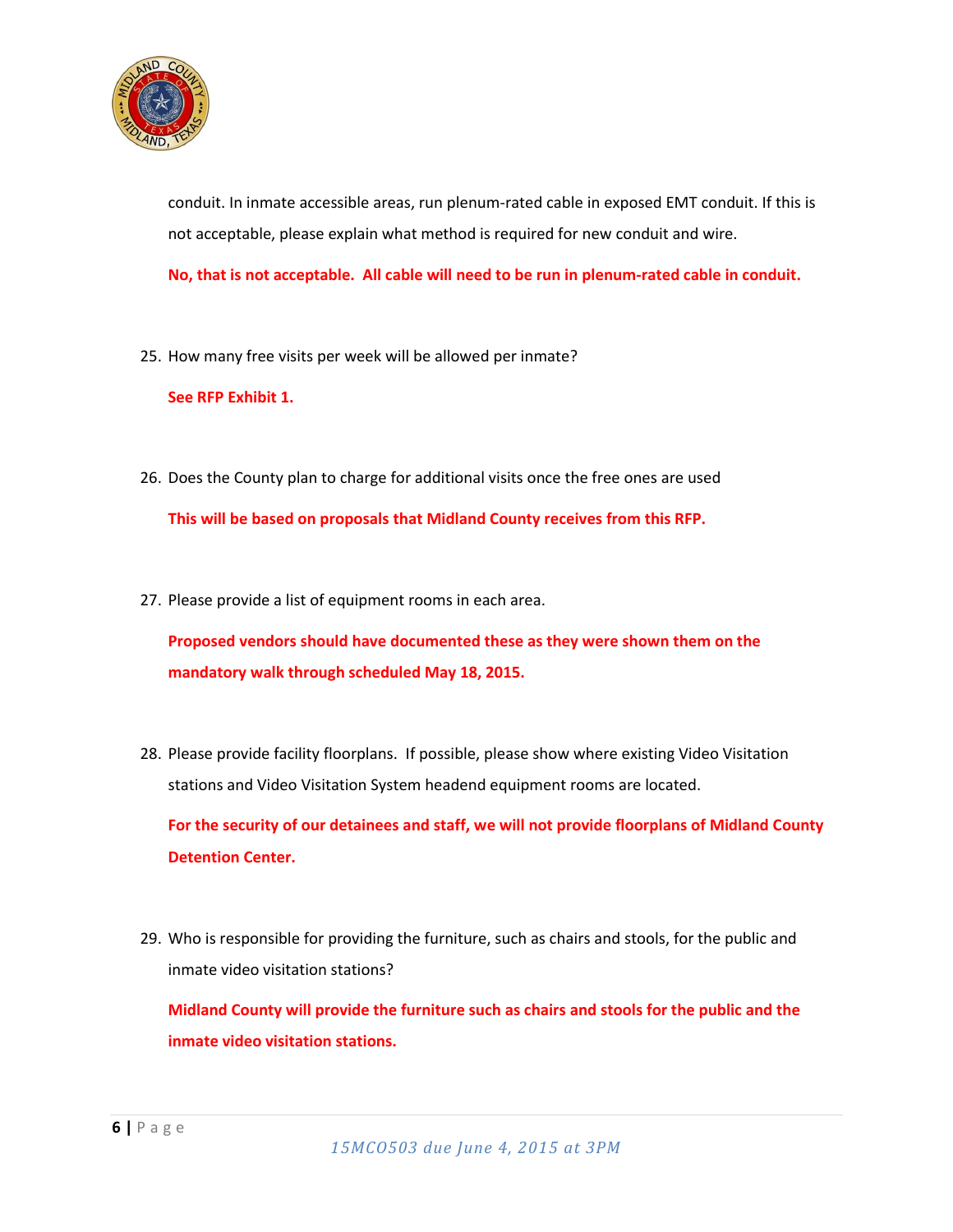

- 30. Please provide a riser diagram of the existing system. **Proposed vendors should have documented these as they were shown them on the mandatory walk through scheduled May 18, 2015.**
- 31. Item 4.1, #7 appears incomplete; it reads as follows:

"Is the Video Visitation System capable of integrating with the Midland County Sheriff's Office Jail Management systems, and future Midland County Sheriff's Office and County systems, such as the Midland County Court System, and the Inmate Telephone System, and at no cost to the Midland County Sheriff's Office or Midland County? Bidder shall provide detailed information on the specifications required to complete each interface. Interfacing shall include, but not limited to, use and communication of information such as inmate movements and scheduling conflicts. For example, a scheduling conflict arising from a court appearance would be communicated back to the visitor through an email or a voicemail notifying the visitor of the cancellation and the need to reschedule. Exhibit C" There is no Exhibit C in the Specifications; please clarify.

**Item 4.1 #7 is complete. Exhibit "C" should have been Exhibit Two (2) see page 63.**

32. Can the County please provide the desired number of video visitation units?

**Refer to Addendum 1 Exhibit 4**

33. The current JMS vendor, Archonix, is now owned by Securus. In order to ensure a level playing field, please confirm that Archonix will provide at least the same data in an interface with any incoming vendor as cooperatively and at the same cost as it has charged in the past.

**We have not yet implemented Archonix. Our platform is currently Spillman.**